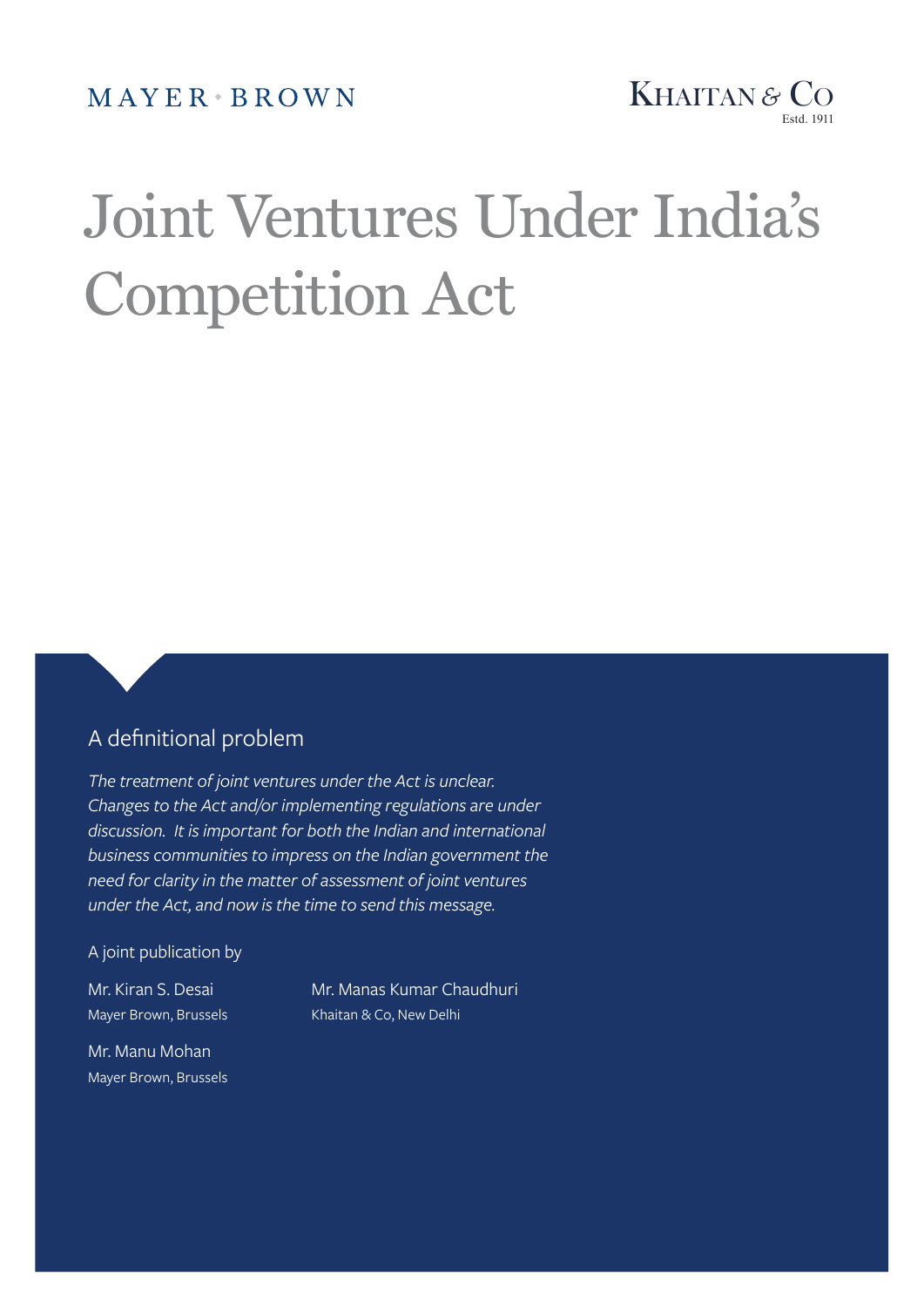# **Contents**

| Introduction                             |   |
|------------------------------------------|---|
| (1) Joint ventures in the European Union |   |
| (2) Joint ventures in India              | 3 |
| (3) The EU lessons                       | 4 |
| Conclusion                               | 6 |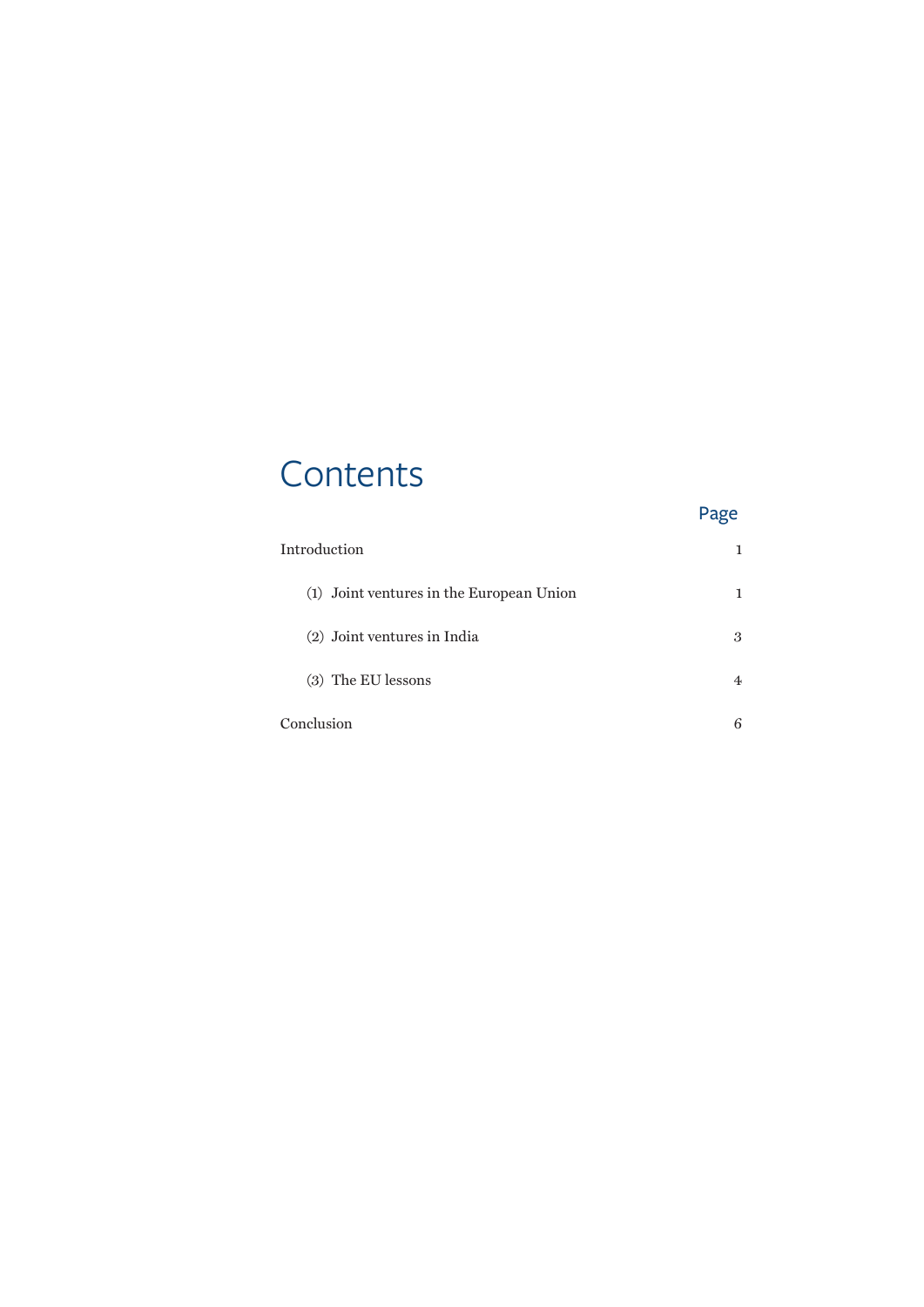#### <span id="page-2-0"></span>Introduction

There is uncertainty as to how joint ventures should be dealt with under the Competition Act 2002, as amended (the Act). This poses significant problems for the Competition Commission of India (CCI), the business community and their advisors. The root of the problem is that the term joint venture captures a broad set of arrangements. This set includes structural changes between businesses, such as the traditional 50/50 corporate joint ventures, which may be treated as combinations (Section 5 of the Act) to traditional bilateral agreements (Section 3 of the Act) limited by time period of operation and restricted to perform one or more business functions such as research and development, production, distribution or sales.

With an eye to increasing inward investment and to spur growth of the domestic industry through competitor collaborations, it would greatly facilitate if laws governing analysis of joint ventures in India are not materially different to laws in other jurisdictions. If it is, there is the risk that it leads to businesses structuring their joint ventures in such a way that it delivers below optimum results from an economic perspective or leads to abandonment of such projects for fear of regulatory hurdles. It is understood that there are proposals to bring in amendments to the Act before bringing into force the relevant sections concerning notification of combinations (Sections 5 and 6 of the Act). It follows that now is the time for enterprises to engage with the government and the CCI to clarify, as much as possible, the application of the Act.

This article (1) briefly describes how joint ventures have been and are currently subject to the competition regime in the European Union (EU), to demonstrate that the definitional issue is not unique to India; and (2) identifies the lessons learned from the development of the EU's competition laws with the view to the Indian competition regime being able to benefit and avoid some of the issues the EU has faced in the past.

#### (1) Joint ventures in the European Union

#### *(a) Historical development*

Since 1989 a "combination" or the equivalent EU term a "concentration" has been dealt with under the Merger Regulation<sup>1</sup>. In relation to joint ventures, prior to 1997 a distinction was made between "concentrative" and "co-operative" joint ventures. Concentrative joint ventures fell within the scope of the Merger Regulation and co-operative joint ventures were dealt with under the EU equivalent rules to Section 3 of the Act dealing with anti-competitive agreements.

The terms "concentrative" and "co-operative" were not themselves instructive, leading the European Commission in 1990<sup>2</sup> and 1994<sup>3</sup> to issue Notices seeking to address these and other definitional issues under the legislation. The distinction was significant, both substantively and procedurally.

<sup>1</sup> Council Regulation (EC) No 139/2004 of 20 January 2004 on the control of concentrations between undertakings (the EC Merger Regulation), Official Journal L 24, 29.01.2004, p. 1-22. The Merger Regulation was first introduced in 1989 and has undergone a number of changes.

<sup>2</sup> Commission Notice regarding the concentrative and co-operative operations under Council Regulation (EEC) No. 4064/89 on the control of concentrations between undertakings, [1990] OJ C203/10.

<sup>3</sup> Commission Notice on the distinction between concentrative and cooperative joint ventures, [1994] OJ C 385/1.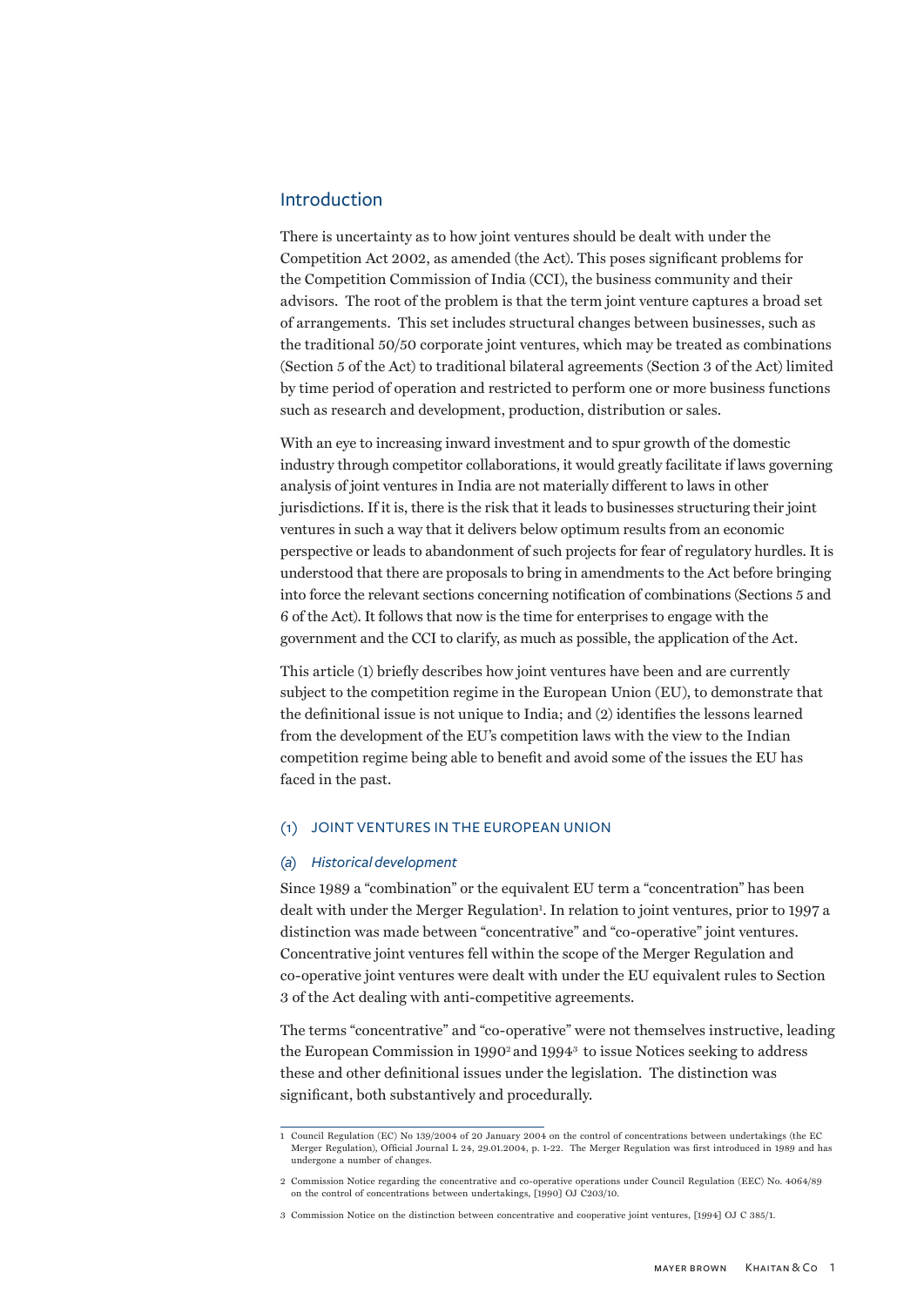A concentrative joint venture that met certain turnover thresholds would have to be notified prior to implementation for a consent from the European Commission. Assuming no substantive issues needed to be addressed, it would be able to benefit from a formal consent decision within a period of one month from notification. If it was a concentrative joint venture but the specified turnover thresholds were not met, then it would be subject to the competition laws of the EU Member States, to the extent that they applied to such agreements.

In contrast, for a cooperative joint venture, regardless of the turnover thresholds, a decision needed to be taken by the parties as to whether or not the agreement was within the EU's equivalent of Section 3 of the Act, and if so whether the conditions for exemption were satisfied. Prior to 2004, the parties also needed to consider the benefits or not of notification to the European Commission for acknowledgement that the agreement was not anti-competitive or that the conditions for exemption indeed applied. Obtaining a so-called negative clearance or exemption decision from the European Commission would take many months, often years, even for relatively simple matters. The result was that many businesses tried to structure their joint ventures to be "concentrative" in order to gain the benefits of a fixed regulatory timetable.

Without entering into details on the distinctions between the terms "concentrative" and "co-operative", it is sufficient to note that the distinctions were often seemingly artificial when examining the details of a particular business proposal, and it was assumed that a "concentrative" joint venture is one that is operating on its market independent of its parents. That assumption was at best artificial and often barely credible.

#### *(b) The current situation*

The current Merger Regulation provides that a "full function joint venture" that meets certain turnover thresholds should be notified to the European Commission. Thus joint ventures deemed co-operative previously because of the elements of coordination between the parents are now examined under the Merger Regulation, provided they satisfy the following conditions to be classified as a full function joint venture:

- existence of joint control;
- sufficient resources, assets, and financial resources to operate its business autonomously;
- existence for a sufficiently long duration as to bring about a lasting change in the structure of the market concerned.

A joint venture that does not meet the "full function" criteria set-out above will have to be analysed to determine whether or not it falls under the EU's equivalent of Section 3 of the Act relating to anti-competitive agreements. It remains the case that a joint venture that does not meet the turnover thresholds under the Merger Regulation is potentially subject to the equivalent regimes of the EU Member States. The flow-diagram illustrates this distinction in the analysis.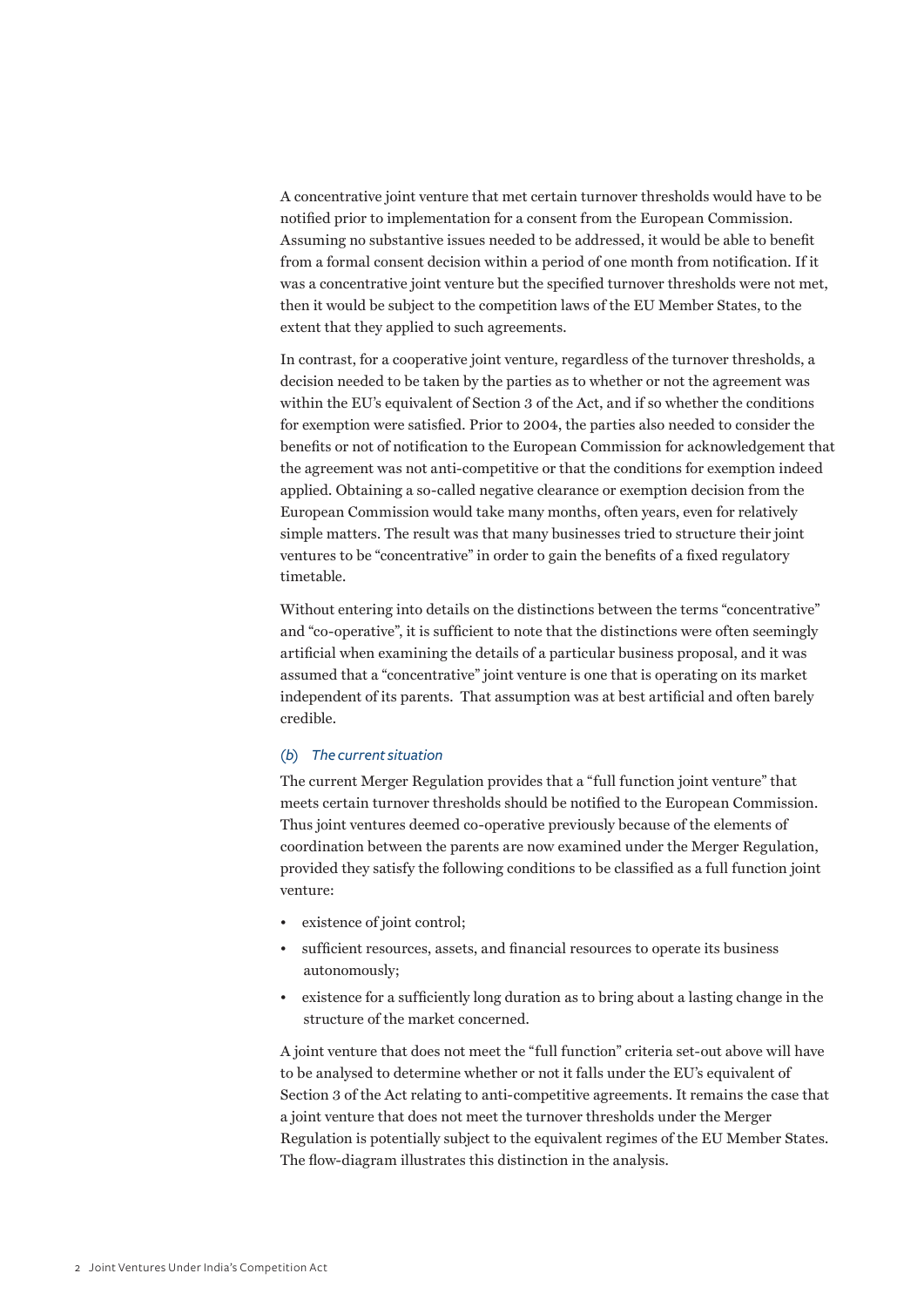<span id="page-4-0"></span>Even in the EU, there can be Even in the EU, there can be varied treatment. For example, varied treatment. For example, the *BHP/Rio Tinto* transaction the *BHP/Rio Tinto* transaction was proposed but then abandoned by the parties before being proposed anew as a limited joint venture. That joint venture was examined by the EU under its equivalent of Section 3 (anti-competitive agreements), whilst for example differences, while the cadingle notified to Germany under its notified to defining and the competition (combinations). The differences in both substantive tests and  $\alpha$  is a proposed but the transaction led by the parties before. onit venture. That joint  $\pi$  no equivalent of e joint venture had to be nt of Section 5



timetable created significant complexity to the handling of the competition issues and process.  $\mathcal{S}$  as having one of two forms: (i) equity/corporate or two forms: (i) equity/corporate or two forms: (i) equity/corporate or two forms: (i) equity/corporate or two forms: (ii) equity/corporate or two forms: (iii) eq

#### (2) JOINT VENTURES IN INDIA

Joint ventures may broadly be classified as having one of two forms: (i) equity/ corporate or (ii) contractual. In an equity joint venture the parent undertakings would hold voting shares in a corporate vehicle. This corporate vehicle could either be newly incorporated or may already be in existence. In distinction, a contractual joint venture does not directly centre on a corporate vehicle, but takes the form of a cooperation agreement or agreements that together define the activity of cooperation. 3 of the Act dealing with presumption of a competition of appreciate adverse effect of approximation in the competition in the competition in the competition in the competition in the competition in the competition in the

These definitional elements are important because a joint venture is not defined in the Act. Joint ventures are however stated to be exempt from the application of Section 3 sub-section 3 of the Act dealing with presumption of appreciable adverse effect on competition if they increase efficiency in production, supply distribution, storage, acquisition or control of goods or provision of services<sup>4</sup>. John ventures are nowever stated to be exempt  $\alpha$  competition if they increase efficiency in production, supply distribution,

'Acquisition' and 'control' have been defined at Section  $2(a)$  and at Explanation  $(a)$  to Section 5 of the Act. If we read these terminologies together along with international practices, we find that joint ventures come within the ambit of Section 3 as well as

practices, we find that joint ventures come with<br>Section 5 of the Act depending on the facts and circumstances of a given transaction. However assessing whether or not a joint venture increases efficiency and so falls outside Section 3 of the Act would pose a formidable challenge. The CCI in the initial years may have to seek guidance from overseas jurisprudence. Assuming the provisions under the Act dealing with combinations (Sections 5 and 6 of the Act) are made effective without any further changes,

Acquisition is defined as meaning "directly or indirectly, acquiring or agreeing to acquire shares, voting rights or assets of any enterprise or control over management or control over assets of any enterprise."

<sup>4</sup> Proviso to Section 3(3) of the Act.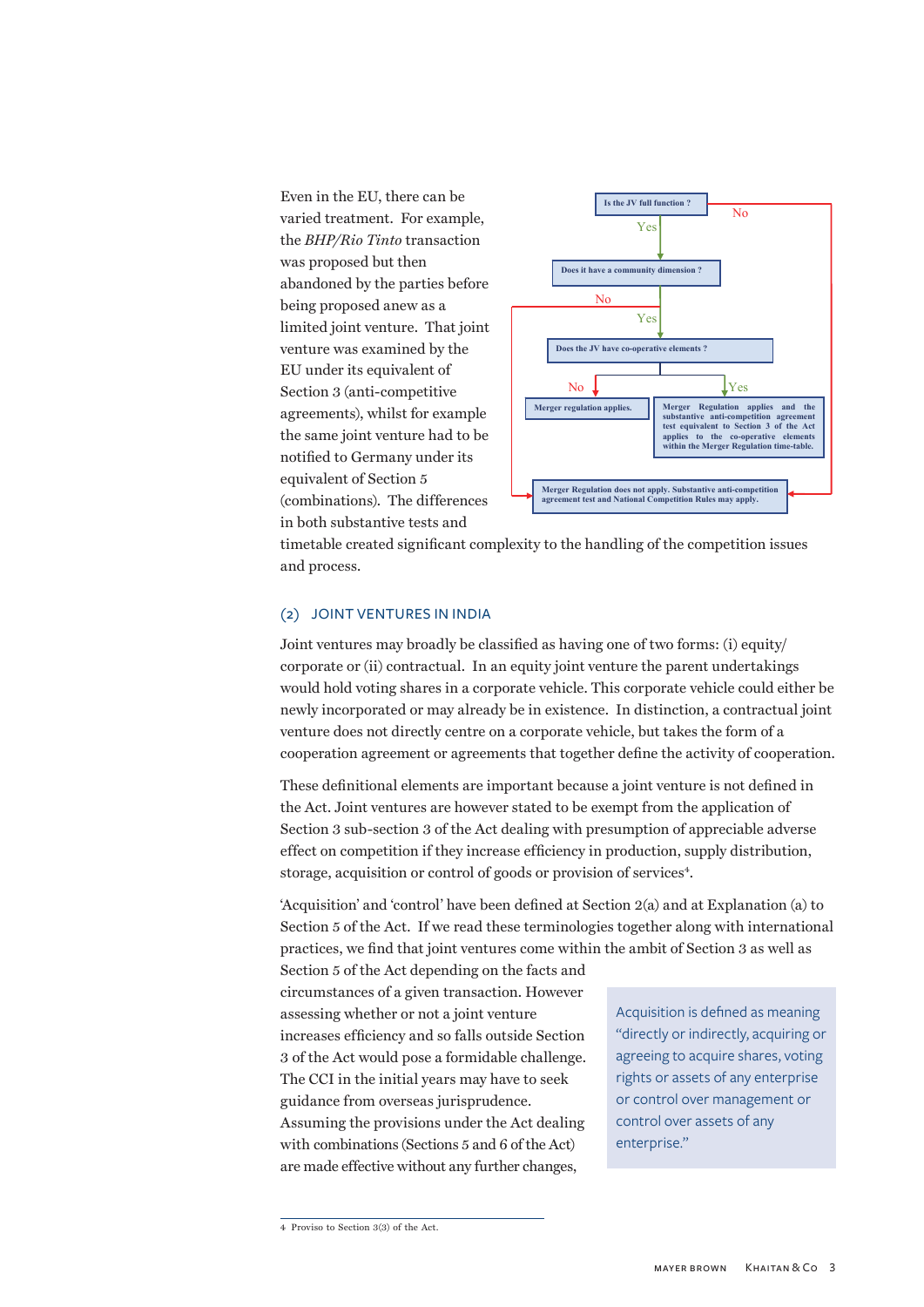<span id="page-5-0"></span>Section 5 Explanation(a) provides that control includes controlling the affairs or management by: (i) one or more enterprises, either jointly or singly, over another enterprise or group (ii) one or more groups, either jointly or singly, over another or group or enterprise;

a joint venture established through the acquisition of shares in an existing company would fall within the definition of a combination under Section 5 of the Act and would have to be notified if the turnover thresholds are met. If it does not meet the test it might be susceptible to challenge under Section 3 of the Act. This would be the case even though it was entered into prior to the implementation of the Act<sup>5</sup>.

There is also potential cause for confusion as

the Act stands now because it is not clear whether notification is mandatory under Section 5 of the Act if the joint venture is established by way of subscription to the shares of a newly incorporated company. This is because Section 5 of the Act concerns

the acquisition of an enterprise and the definition of "an enterprise" appears to capture an existing business, not a newly created business.

Thus, there is scope for argument that a newly incorporated joint venture would not fall within the definition of a combination as it would not be an enterprise "which is or has been engaged in any activity".

#### "enterprise" defined (Section 2)

*"a person or a department of the Government, who or which is, or has been, engaged in any activity relating to the production, storage, supply, distribution acquisition of control of articles or goods .........."*

#### (3) The EU lessons

#### *(a) Definitional issues*

The lesson to be drawn from the EU is that the definitional issues surrounding joint ventures can be problematic and there is no perfect solution. Because of the drafting of the original EU Merger Regulation, the EU jurisprudence revolved around concepts referred to as "concentrative" and "cooperative" joint ventures, which probably used-up more competition law resources than any other competition law subject at the time. This concentrative (combination) against cooperative (anti-competitive agreement) distinction became such a clear problem in the EU that the law was changed.

The business community would clearly prefer legal certainty, and so would likely prefer for joint ventures as far as possible to fall within Section 5. This carries the downside of having to seek prior consent if the relevant turnover thresholds are satisfied, but avoids the continual risk of challenge that exists if instead Section 3 potentially applies.

From the CCI's point of view, it is also worth noting that the likely very large volume of joint ventures that at least potentially may be within the ambit of Section 3, and so which may be subject to a complaint (referred to as "information" under the Act) by a third party, risks overloading the CCI's resources $6$ .

<sup>5</sup> This follows from the judgement and order of 31.03.2010 in the Kingfisher Airlines case in The High Court of Bombay, WP No. 1785/2009.

<sup>6</sup> This overloading of resources was the principal reason why the European Commission abandoned the ability of parties to agreements, including Section 3 style joint ventures, from being able to notify to the European Commission agreements for negative clearance or exemption.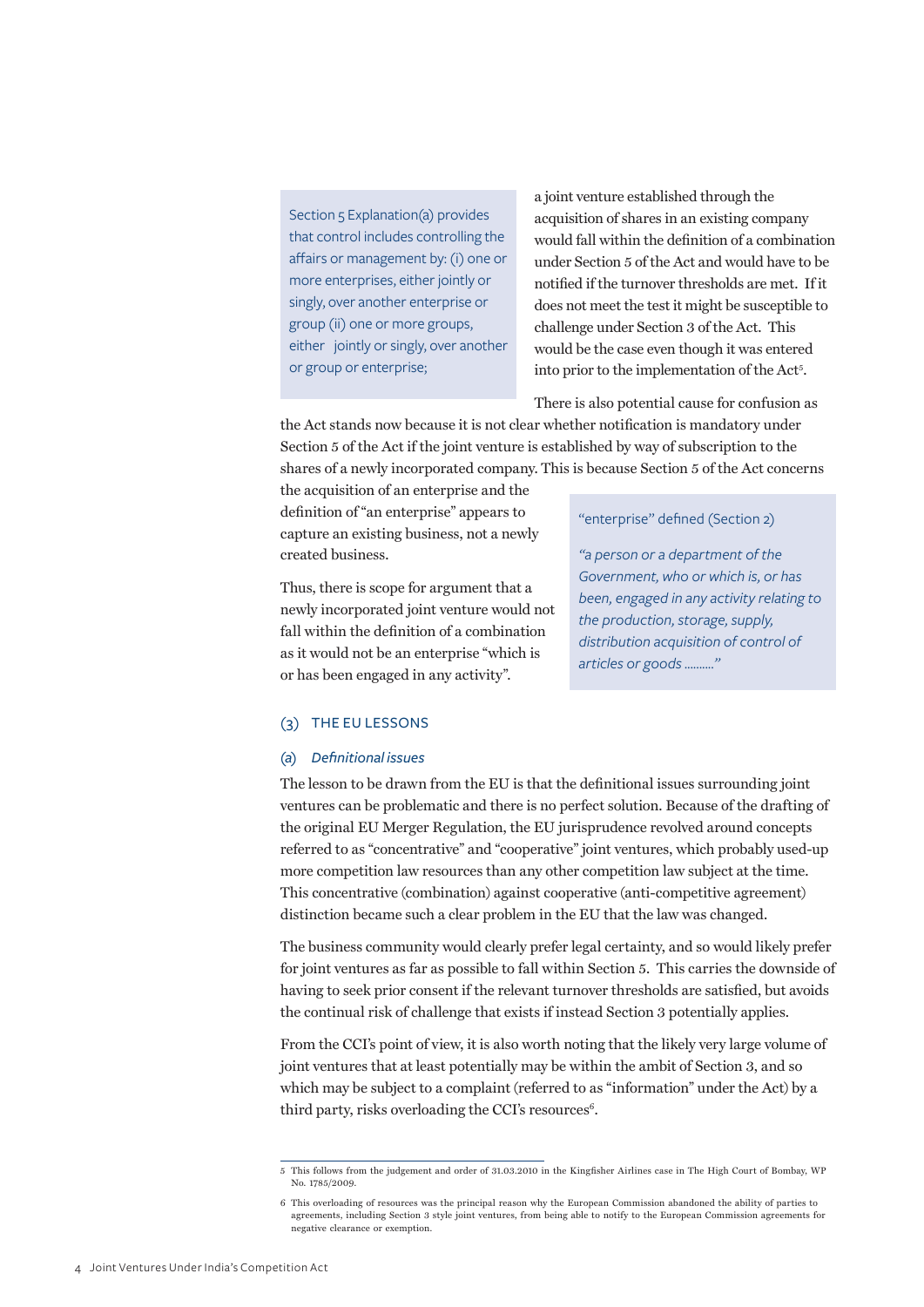#### *(b) Market share thresholds*

In the EU, despite all the caveats that are wrapped around the point, market share thresholds are considered useful for all stakeholders because they provide certainty. Thus for all Section 5 style joint ventures, market shares below 25% are generally considered a safe harbour. On the other hand a market share of 50% plus is generally considered as a serious issue.

In relation to a Section 3 joint venture, the jurisprudence of the European Commission is particularly complex, based as it is on general principles, guidance notes, case law and automatic exemptions (which again rely on market shares) and finally "non-materiality" rules also based on market shares. For the regulator and the business community the existence of market share thresholds is a choice between, on the one hand reasonable certainty of rules (and so unfairness in some cases) and, on the other hand, lack of certainty because of an effects-based analysis every time. Certainty and effects based flexibility are both attainable. In the EU for example there is a *de minimis* market share below which the European Commission would not act, but if prompted by a complainant they identify they might do so. For a particular exemption that automatically applies if specific criteria are met, the authority can withdraw the benefit of this exemption and there is guidance which describes what needs to be identified if the market share threshold is exceeded.

The CCI in a decision concerning anti-competitive agreements has recently held that an enterprise holding a market share below 17% cannot be said to be capable of 'operating independently of competitive forces' and/or 'affecting its competitors or consumers or the relevant market in its favour'<sup>7</sup> . Whether through decisional practice and/or formal communications, but preferably both, the CCI should be encouraged to bring out market share 'markers', so allowing business planners to understand whether or not a proposal may face regulatory challenge, and allow themselves the option of abandoning the proposal, rather than having to face the fog of war in a regulatory tussle with the CCI and then no doubt litigation.

#### *(c) Guidance*

In the EU the complex rules described above have become less formalistic – less rules based – and more based on guidance produced by the competition authority, which is largely based on experience. Robust rules and guidelines develop over time through an evolutionary process. Currently the CCI has insufficient decisional practice or case law on which it can issue guidance<sup>8</sup>. However, it can look to foreign jurisdictions to give clarity to some of the more non-controversial aspects to raise the level of regulatory certainty for the business community. To state the obvious, guidelines would help practitioners and thereby businesses understand the standards the CCI would adopt in investigation and enforcement action. It would also help the staff within the CCI to follow a uniform approach thus ensuring similar outcomes in similar cases.

<sup>7</sup> Case No. 5/2009- Order dated 2 December 2010 of the CCI.

<sup>8</sup> It may be noted that a lack of experience need not be a bar. The UK's Office of Fair Trading issued a consultation in October 2009 in relation to draft guidance on the application of competition law to land agreements, even though land agreements have not previously been subject to UK competition law.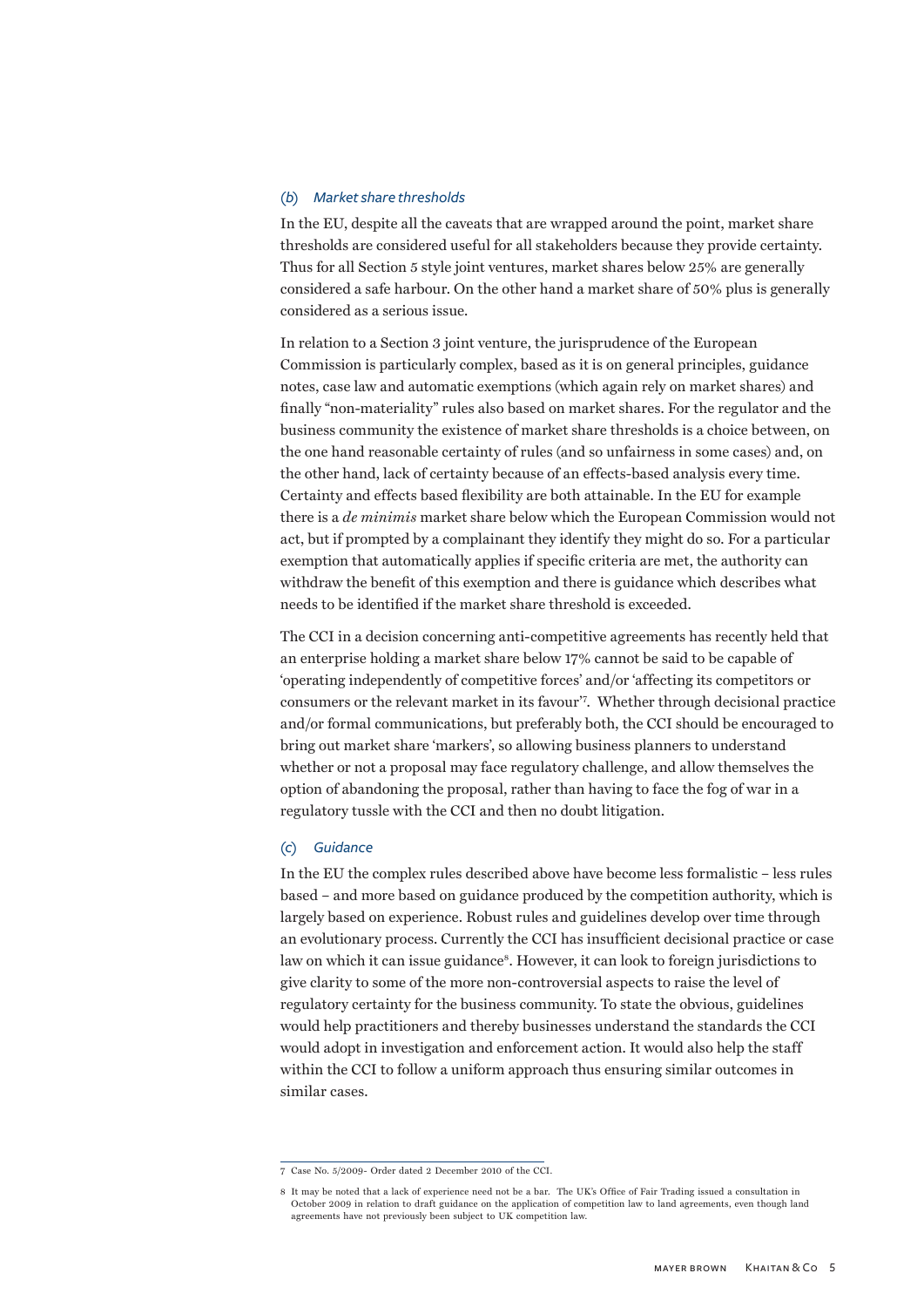### <span id="page-7-0"></span>Conclusion

India's competition regime will need to suit the particular business needs of its economy. However, there is benefit in ensuring that the regime is not so out of sync with the competition principles and practices around the world. The last decade has seen a lot of multinational companies investing in India, often through joint ventures, either by choice or because this is required under sector-specific FDI rules. Consequently, to the extent that uncertainties about the treatment of joint ventures can be cleared-up, this would benefit both Indian businesses and the FDI community. The EU regime had its own uncertainties in dealing with joint ventures, and addressed them. India has the ability to avoid such uncertainties, and Indian and international business communities would do well to encourage the government to address the issue.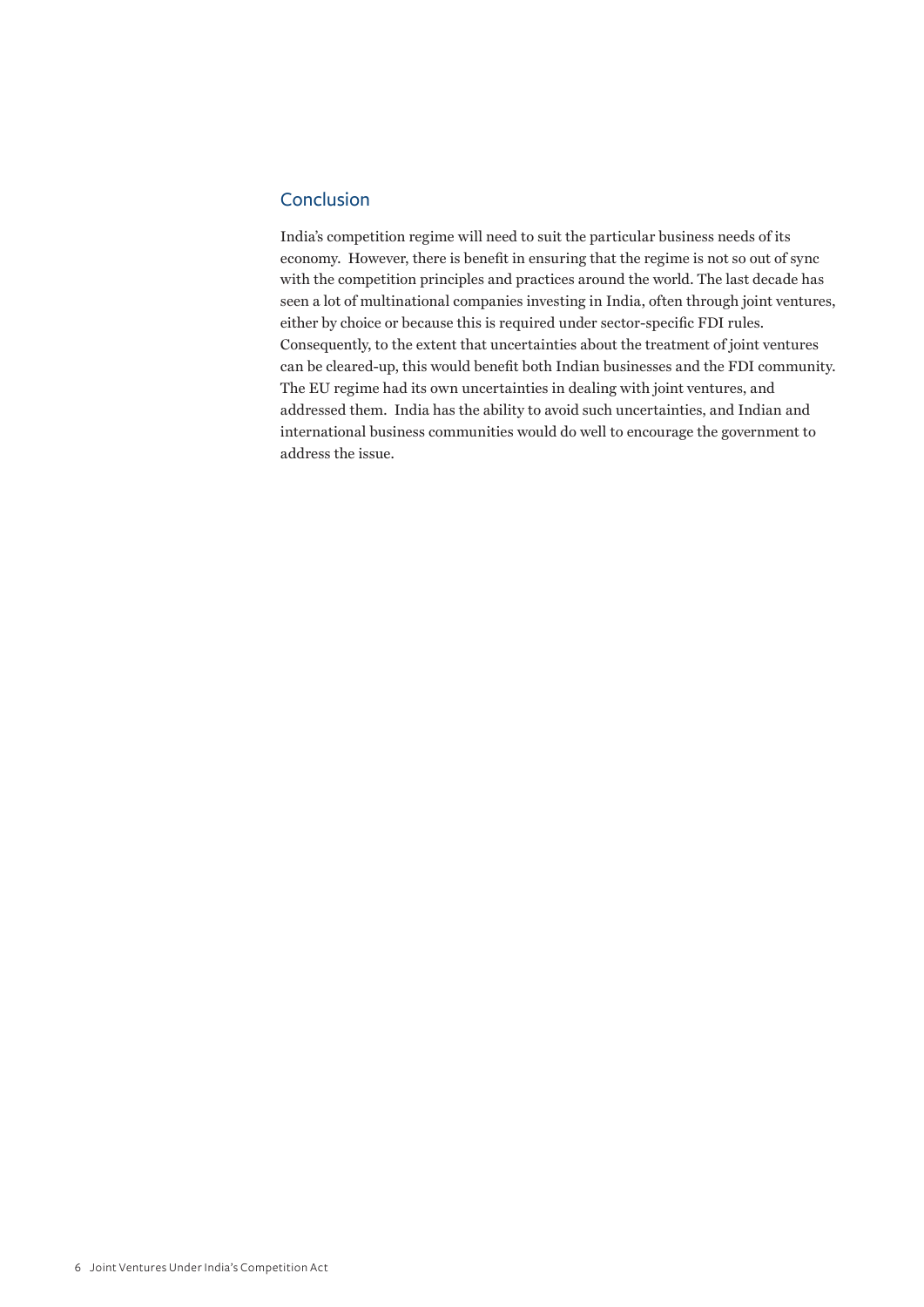## A joint publication by:

# KHAITAN *&* CO

Khaitan & Co combines a rich heritage of hundred years with a modern cutting-edge legal practice and offers full service legal solution under one roof to its clients in India. We are one of India's oldest and most widely recognised law firm. We have a strength of 250 fee earners including 45 Partners in our four offices in Bangalore, Kolkata, Mumbai and New Delhi.

office locations

#### Bangalore

Sunrise Chambers 22 Ulsoor Road Bangalore 560 042, India T: +91 80 4339 7000 F: +91 80 2559 7452 E: [bangalore@khaitanco.com](mailto:bangalore@khaitanco.com)

#### Kolkata (Calcutta)

Emerald House 1B Old Post Office Street Kolkata 700 001, India T: +91 33 2248 7000 F: +91 33 2248 7656 E: [kolkata@khaitanco.com](mailto:kolkata@khaitanco.com)

#### Mumbai (Bombay)

One Indiabulls Centre, 13th Floor 841 Senapati Bapat Marg Elphinstone Road Mumbai 400 013, India T: +91 22 6636 5000 F: +91 22 6636 5050 E: [mumbai@khaitanco.com](mailto:mumbai@khaitanco.com)

#### New Delhi

801 Ashoka Estate 24 Barakhamba Road New Delhi 110 001, India T: +91 11 4151 5454 F: +91 11 4151 5318 E: delhi@khaitanco.com